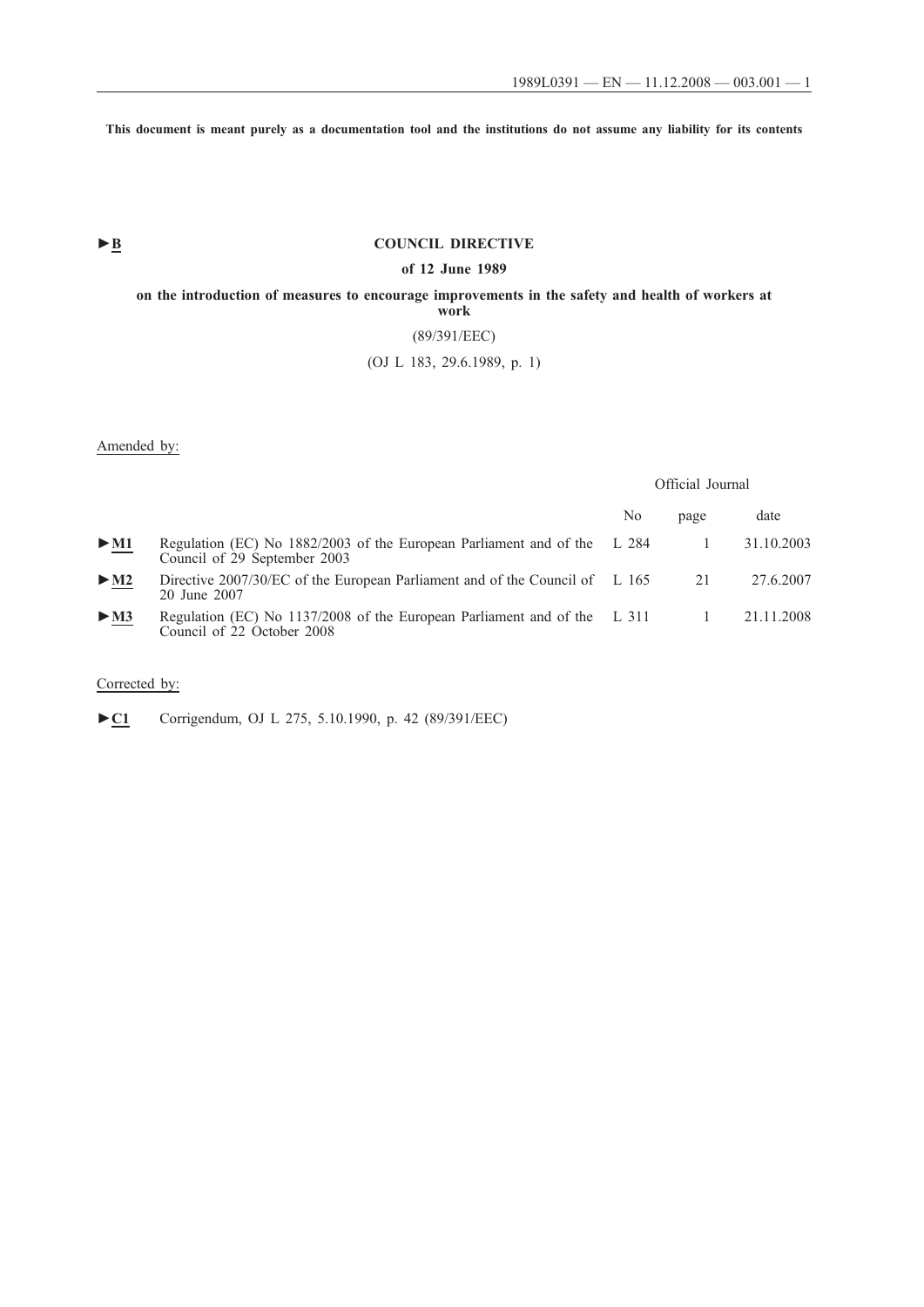### **COUNCIL DIRECTIVE**

#### **of 12 June 1989**

#### **on the introduction of measures to encourage improvements in the safety and health of workers at work**

#### (89/391/EEC)

THE COUNCIL OF THE EUROPEAN COMMUNITIES,

Having regard to the Treaty establishing the European Economic Community, and in particular Article 118a thereof,

Having regard to the proposal from the Commission  $(1)$ , drawn up after consultation with the Advisory Committee on Safety, Hygiene and Health Protection at Work,

In cooperation with the European Parliament  $(2)$ ,

Having regard to the opinion of the Economic and Social Committee  $(3)$ ,

Whereas Article 118a of the Treaty provides that the Council shall adopt, by means of Directives, minimum requirements for encouraging improvements, especially in the working environment, to guarantee a better level of protection of the safety and health of workers;

Whereas this Directive does not justify any reduction in levels of protection already achieved in individual Member States, the Member State being committed, under the Treaty, to encouraging improvements in conditions in this area and to harmonizing conditions while maintaining the improvements made;

Whereas it is known that workers can be exposed to the effects of dangerous environmental factors at the work place during the course of their working life;

Whereas, pursuant to Article 118a of the Treaty, such Directives must avoid imposing administrative, financial and legal constraints which would hold back the creation and development of small and mediumsized undertakings;

Whereas the communication from the Commission on its programme concerning safety, hygiene and health at work (4) provides for the adoption of Directives designed to guarantee the safety and health of workers;

Whereas the Council, in its resolution of 21 December 1987 on safety, hygiene and health at work  $(5)$ , took note of the Commission's intention to submit to the Council in the near future a Directive on the organization of the safety and health of workers at the work place;

Whereas in February 1988 the European Parliament adopted four resolutions following the debate on the internal market and worker protection; whereas these resolutions specifically invited the Commission to draw up a framework Directive to serve as a basis for more specific Directives covering all the risks connected with safety and health at the work place;

Whereas Member States have a responsibility to encourage improvements in the safety and health of workers on their territory;

<sup>(1)</sup> OJ No C 141, 30. 5. 1988, p. 1.

<sup>(2)</sup> OJ No C 326, 19. 12. 1988, p. 102, and OJ No C 158, 26. 6. 1989.

<sup>(3)</sup> OJ No C 175, 4. 7. 1988, p. 22.

<sup>(4)</sup> OJ No C 28, 3. 2. 1988, p. 3.

<sup>(5)</sup> OJ No C 28, 3. 2. 1988, p. 1.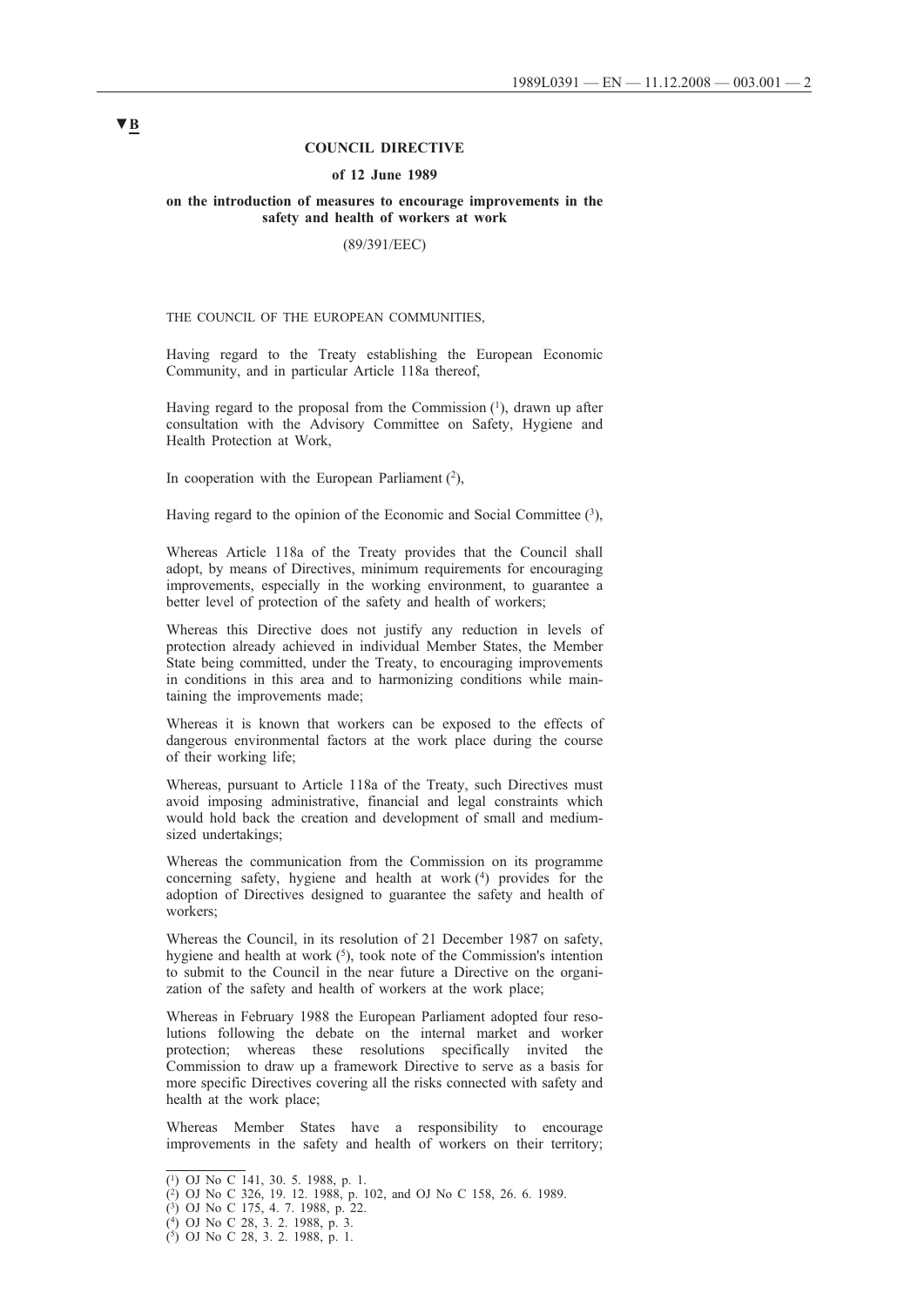whereas taking measures to protect the health and safety of workers at work also helps, in certain cases, to preserve the health and possibly the safety of persons residing with them;

Whereas Member States' legislative systems covering safety and health at the work place differ widely and need to be improved; whereas national provisions on the subject, which often include technical specifications and/ or self-regulatory standards, may result in different levels of safety and health protection and allow competition at the expense of safety and health;

Whereas the incidence of accidents at work and occupational diseases is still too high; whereas preventive measures must be introduced or improved without delay in order to safeguard the safety and health of workers and ensure a higher degree of protection;

Whereas, in order to ensure an improved degree of protection, workers and/ or their representatives must be informed of the risks to their safety and health and of the measures required to reduce or eliminate these risks; whereas they must also be in a position to contribute, by means of balanced participation in accordance with national laws and/ or practices, to seeing that the necessary protective measures are taken;

Whereas information, dialogue and balanced participation on safety and health at work must be developed between employers and workers and/ or their representatives by means of appropriate procedures and instruments, in accordance with national laws and/ or practices;

Whereas the improvement of workers' safety, hygiene and health at work is an objective which should not be subordinated to purely economic considerations;

Whereas employers shall be obliged to keep themselves informed of the latest advances in technology and scientific findings concerning workplace design, account being taken of the inherent dangers in their undertaking, and to inform accordingly the workers' representatives exercising participation rights under this Directive, so as to be able to guarantee a better level of protection of workers' health and safety;

Whereas the provisions of this Directive apply, without prejudice to more stringent present or future Community provisions, to all risks, and in particular to those arising from the use at work of chemical, physical and biological agents covered by Directive 80/1107/EEC (1), as last amended by Directive  $88/642/EEC$  (2);

Whereas, pursuant to Decision 74/325/EEC (3), the Advisory Committee on Safety, Hygiene and Health Protection at Work is consulted by the Commission on the drafting of proposals in this field;

Whereas a Committee composed of members nominated by the Member States needs to be set up to assist the Commission in making the technical adaptations to the individual Directives provided for in this Directive.

HAS ADOPTED THIS DIRECTIVE:

<sup>(1)</sup> OJ No L 327, 3. 12. 1980, p. 8.

<sup>(2)</sup> OJ No L 356, 24. 12. 1988, p. 74.

<sup>(3)</sup> OJ No L 185, 9. 7. 1974, p. 15.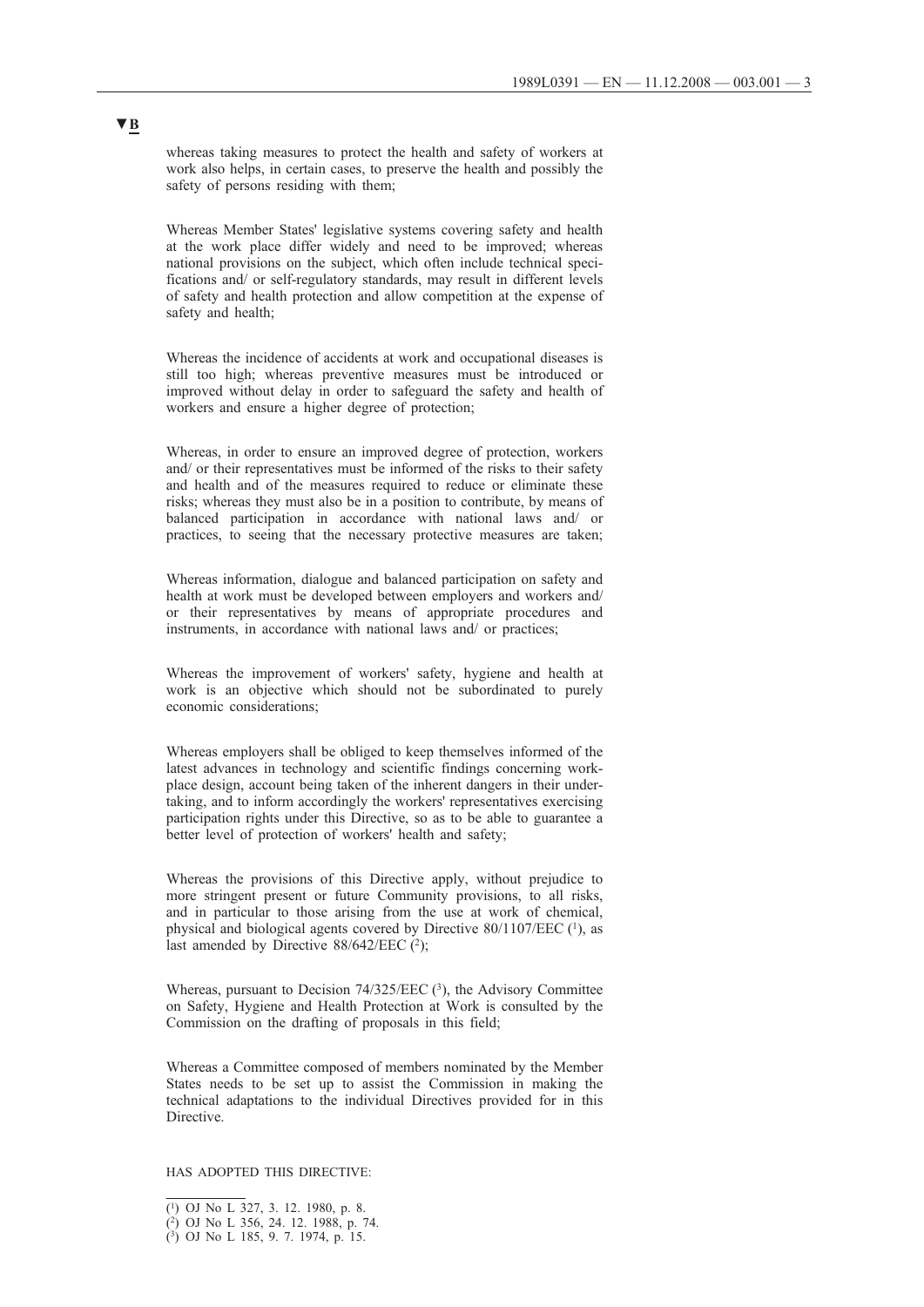#### SECTION I

### **GENERAL PROVISIONS**

#### *Article 1*

#### **Object**

1. The object of this Directive is to introduce measures to encourage improvements in the safety and health of workers at work.

2. To that end it contains general principles concerning the prevention of occupational risks, the protection of safety and health, the elimination of risk and accident factors, the informing, consultation, balanced participation in accordance with national laws and/ or practices and training of workers and their representatives, as well as general guidelines for the implementation of the said principles.

3. This Directive shall be without prejudice to existing or future national and Community provisions which are more favourable to protection of the safety and health of workers at work.

### *Article 2*

#### **Scope**

1. This Directive shall apply to all sectors of activity, both public and private (industrial, agricultural, commercial, administrative, service, educational, cultural, leisure, etc.).

2. This Directive shall not be applicable where characteristics peculiar to certain specific public service activities, such as the armed forces or the police, or to certain specific activities in the civil protection services inevitably conflict with it.

In that event, the safety and health of workers must be ensured as far as possible in the light of the objectives of this Directive.

#### *Article 3*

#### **Definitions**

For the purposes of this Directive, the following terms shall have the following meanings:

- (a) worker: any person employed by an employer, including trainees and apprentices but excluding domestic servants;
- (b) employer: any natural or legal person who has an employment relationship with the worker and has responsibility for the undertaking and/ or establishment;
- (c) workers' representative with specific responsibility for the safety and health of workers: any person elected, chosen or designated in accordance with national laws and/ or practices to represent workers where problems arise relating to the safety and health protection of workers at work;
- (d) prevention: all the steps or measures taken or planned at all stages of work in the undertaking to prevent or reduce occupational risks.

### *Article 4*

1. Member States shall take the necessary steps to ensure that employers, workers and workers' representatives are subject to the legal provisions necessary for the implementation of this Directive.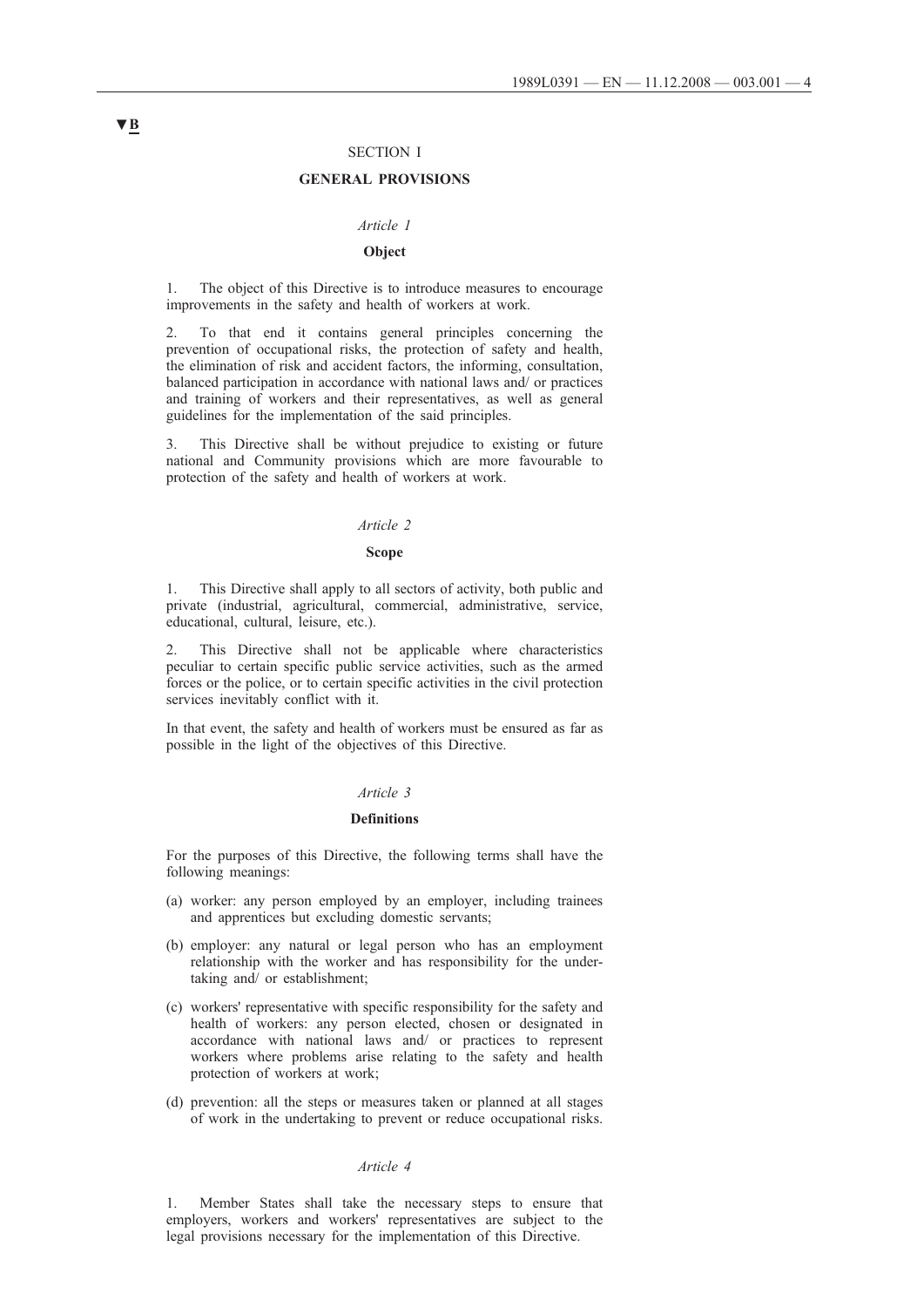2. In particular, Member States shall ensure adequate controls and supervision.

#### SECTION II

## **EMPLOYERS' OBLIGATIONS**

### *Article 5*

### **General provision**

1. The employer shall have a duty to ensure the safety and health of workers in every aspect related to the work.

2. Where, pursuant to Article 7 (3), an employer enlists competent external services or persons, this shall not discharge him from his responsibilities in this area.

3. The workers' obligations in the field of safety and health at work shall not affect the principle of the responsibility of the employer.

4. This Directive shall not restrict the option of Member States to provide for the exclusion or the limitation of employers' responsibility where occurrences are due to unusual and unforeseeable circumstances, beyond the employers' control, or to exceptional events, the consequences of which could not have been avoided despite the exercise of all due care.

Member States need not exercise the option referred to in the first subparagraph.

## *Article 6*

## **General obligations on employers**

1. Within the context of his responsibilities, the employer shall take the measures necessary for the safety and health protection of workers, including prevention of occupational risks and provision of information and training, as well as provision of the necessary organization and means.

The employer shall be alert to the need to adjust these measures to take account of changing circumstances and aim to improve existing situations.

2. The employer shall implement the measures referred to in the first subparagraph of paragraph 1 on the basis of the following general principles of prevention:

- (a) avoiding risks;
- (b) evaluating the risks which cannot be avoided:
- (c) combating the risks at source;
- (d) adapting the work to the individual, especially as regards the design of work places, the choice of work equipment and the choice of working and production methods, with a view, in particular, to alleviating monotonous work and work at a predetermined workrate and to reducing their effect on health.
- (e) adapting to technical progress;
- (f) replacing the dangerous by the non-dangerous or the less dangerous;
- (g) developing a coherent overall prevention policy which covers technology, organization of work, working conditions, social relationships and the influence of factors related to the working environment;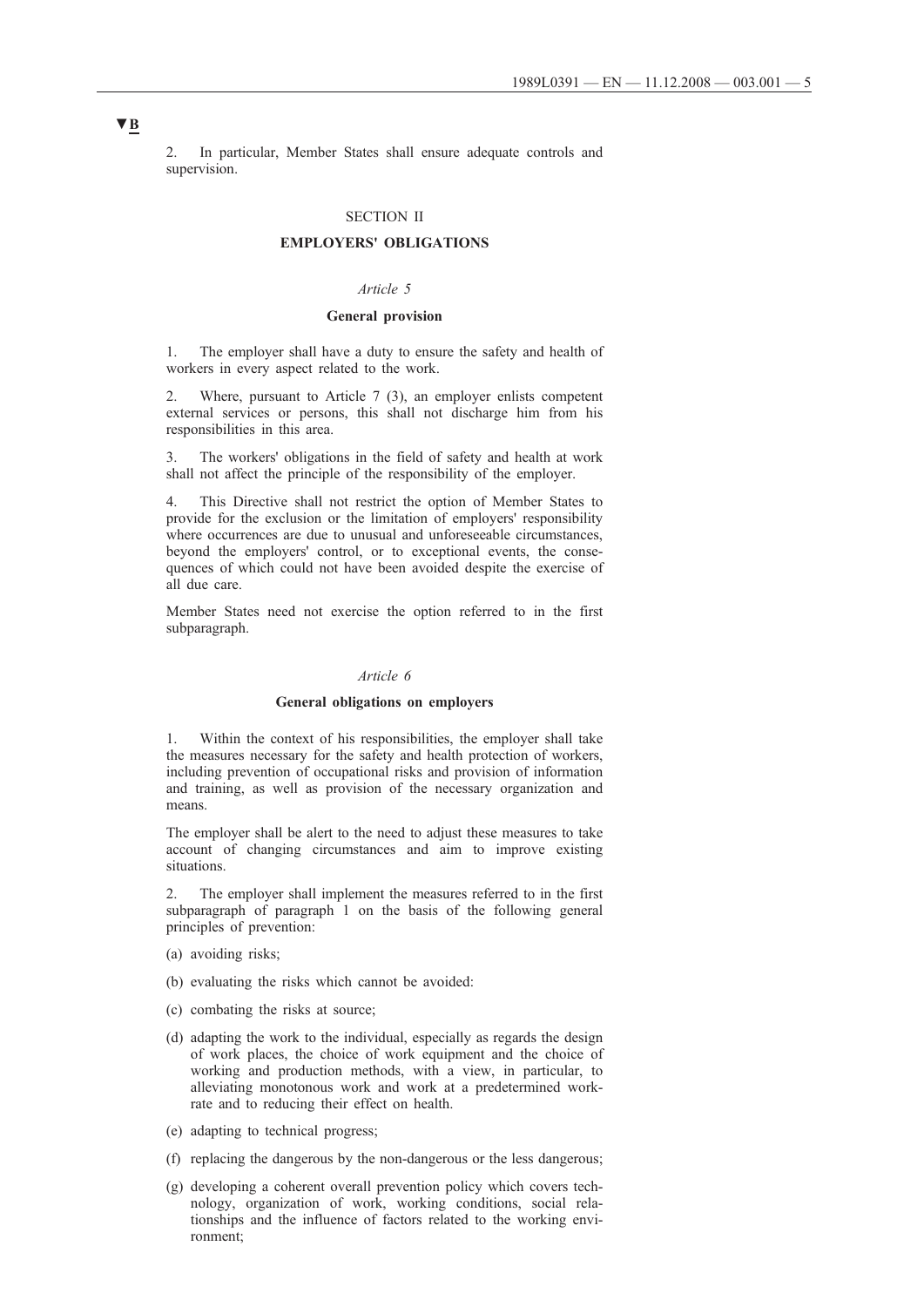- (h) giving collective protective measures priority over individual protective measures;
- (i) giving appropriate instructions to the workers.

3. Without prejudice to the other provisions of this Directive, the employer shall, taking into account the nature of the activities of the enterprise and/ or establishment:

(a) evaluate the risks to the safety and health of workers, *inter alia* in the choice of work equipment, the chemical substances or preparations used, and the fitting-out of work places.

Subsequent to this evaluation and as necessary, the preventive measures and the working and production methods implemented by the employer must:

- assure an improvement in the level of protection afforded to workers with regard to safety and health,
- be integrated into all the activities of the undertaking and/ or establishment and at all hierarchical levels;
- (b) where he entrusts tasks to a worker, take into consideration the worker's capabilities as regards health and safety;
- (c) ensure that the planning and introduction of new technologies are the subject of consultation with the workers and/ or their representatives, as regards the consequences of the choice of equipment, the working conditions and the working environment for the safety and health of workers;
- (d) take appropriate steps to ensure that only workers who have received adequate instructions may have access to areas where there is serious and specific danger.

4. Without prejudice to the other provisions of this Directive, where several undertakings share a work place, the employers shall cooperate in implementing the safety, health and occupational hygiene provisions and, taking into account the nature of the activities, shall coordinate their actions in matters of the protection and prevention of occupational risks, and shall inform one another and their respective workers and/ or workers' representatives of these risks.

Measures related to safety, hygiene and health at work may in no circumstances involve the workers in financial cost.

#### *Article 7*

#### **Protective and preventive services**

Without prejudice to the obligations referred to in Articles 5 and 6, the employer shall designate one or more workers to carry out activities related to the protection and prevention of occupational risks for the undertaking and/ or establishment.

2. Designated workers may not be placed at any disadvantage because of their activities related to the protection and prevention of occupational risks.

Designated workers shall be allowed adequate time to enable them to fulfil their obligations arising from this Directive.

3. If such protective and preventive measures cannot be organized for lack of competent personnel in the undertaking and/ or establishment, the employer shall enlist competent external services or persons.

4. Where the employer enlists such services or persons, he shall inform them of the factors known to affect, or suspected of affecting, the safety and health of the workers and they must have access to the information referred to in Article 10 (2).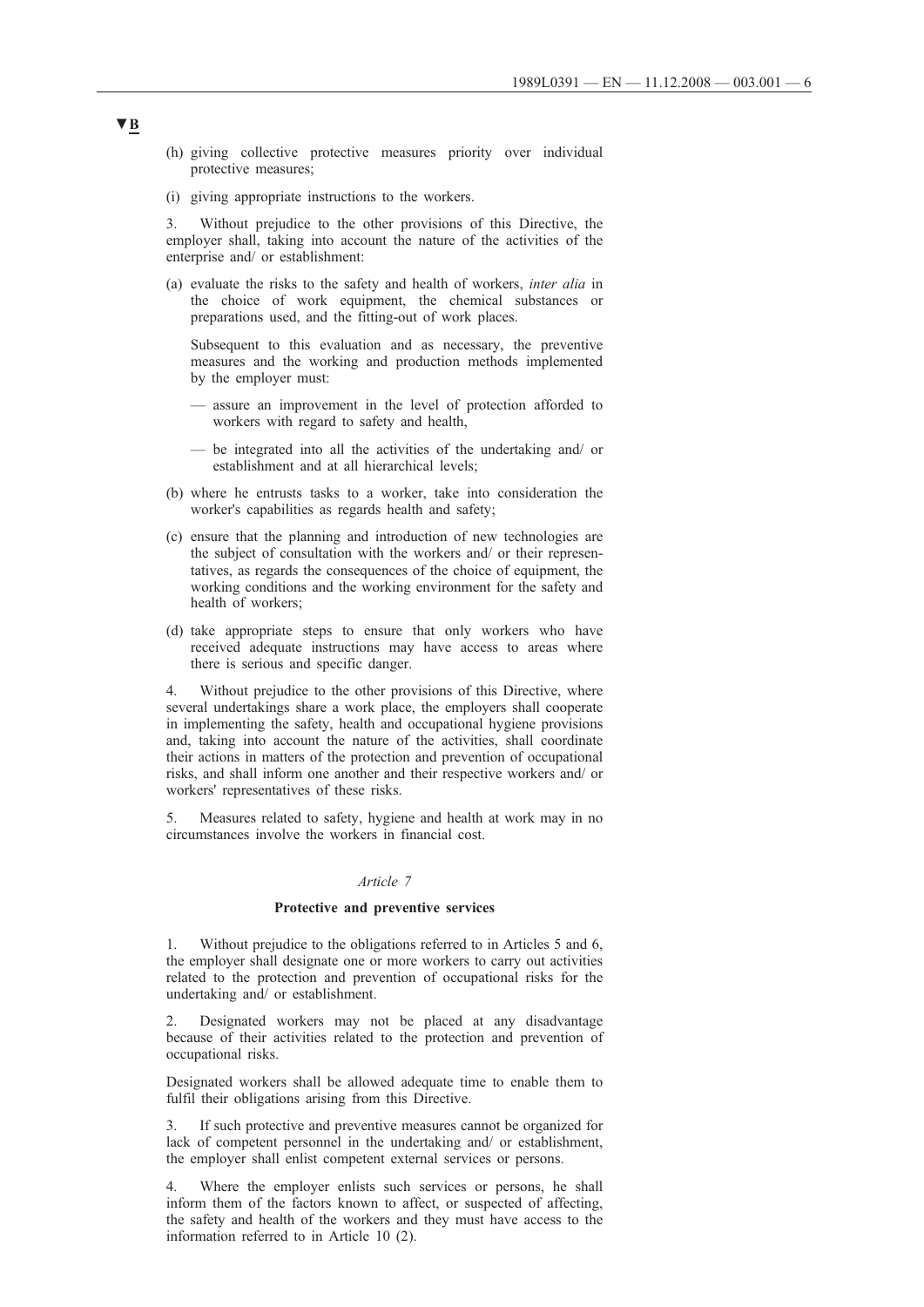- 5. In all cases:
- the workers designated must have the necessary capabilities and the necessary means,
- the external services or persons consulted must have the necessary aptitudes and the necessary personal and professional means, and
- the workers designated and the external services or persons consulted must be sufficient in number

to deal with the organization of protective and preventive measures, taking into account the size of the undertaking and/ or establishment and/ or the hazards to which the workers are exposed and their distribution throughout the entire undertaking and/ or establishment.

6. The protection from, and prevention of, the health and safety risks which form the subject of this Article shall be the responsibility of one or more workers, of one service or of separate services whether from inside or outside the undertaking and/ or establishment.

The worker(s) and/ or agency(ies) must work together whenever necessary.

7. Member States may define, in the light of the nature of the activities and size of the undertakings, the categories of undertakings in which the employer, provided he is competent, may himself take responsibility for the measures referred to in paragraph 1.

8. Member States shall define the necessary capabilities and aptitudes referred to in paragraph 5.

They may determine the sufficient number referred to in paragraph 5.

#### *Article 8*

### **First aid, fire-fighting and evacuation of workers, serious and imminent danger**

- 1. The employer shall:
- take the necessary measures for first aid, fire-fighting and evacuation of workers, adapted to the nature of the activities and the size of the undertaking and/ or establishment and taking into account other persons present,
- arrange any necessary contacts with external services, particularly as regards first aid, emergency medical care, rescue work and firefighting.

2. Pursuant to paragraph 1, the employer shall, *inter alia,* for first aid, fire-fighting and the evacuation of workers, designate the workers required to implement such measures.

The number of such workers, their training and the equipment available to them shall be adequate, taking account of the size and/ or specific hazards of the undertaking and/ or establishment.

- 3. The employer shall:
- (a) as soon as possible, inform all workers who are, or may be, exposed to serious and imminent danger of the risk involved and of the steps taken or to be taken as regards protection;
- (b) take action and give instructions to enable workers in the event of serious, imminent and unavoidable danger to stop work and/ or immediately to leave the work place and proceed to a place of safety;
- (c) save in exceptional cases for reasons duly substantiated, refrain from asking workers to resume work in a working situation where there is still a serious and imminent danger.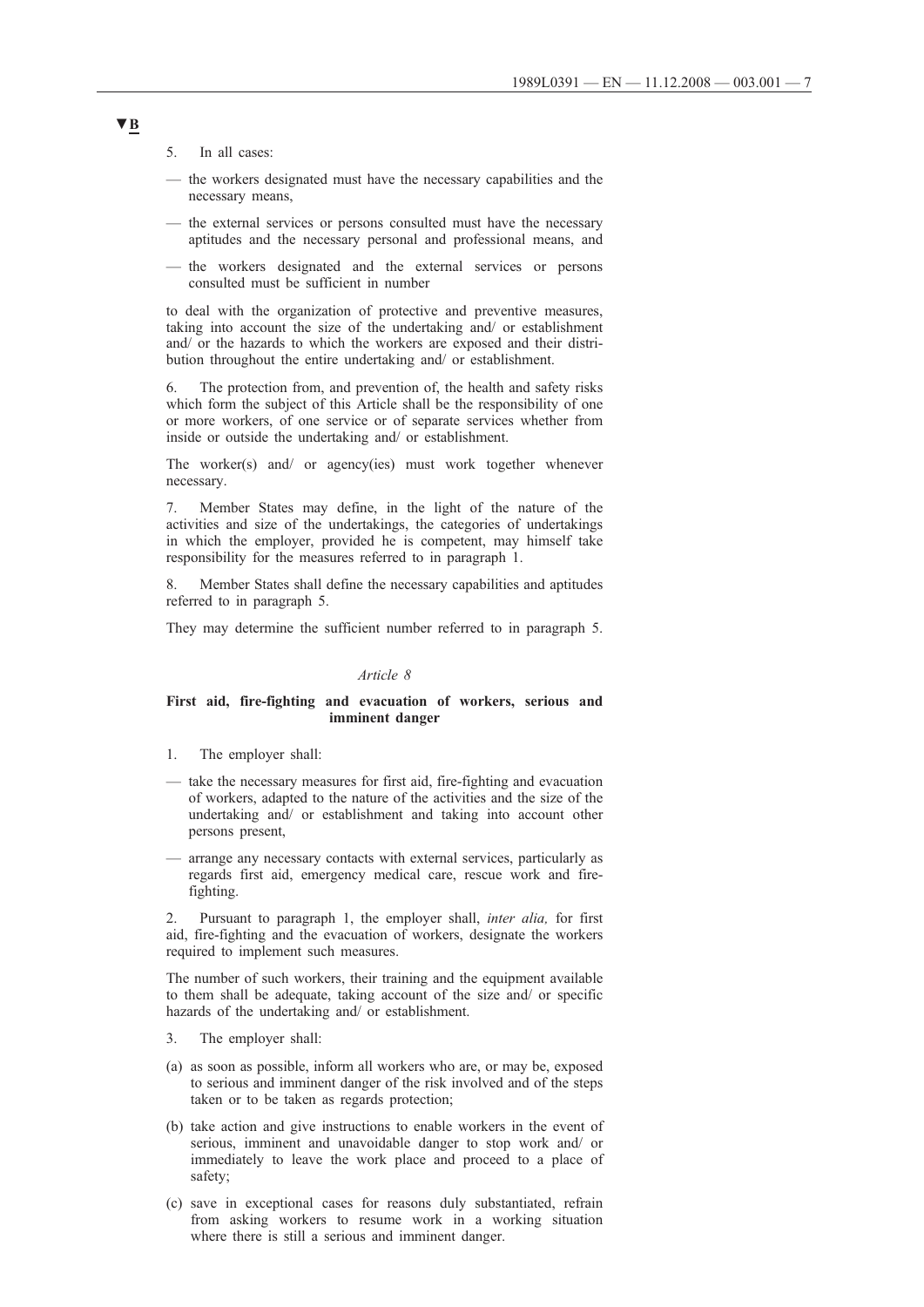4. Workers who, in the event of serious, imminent and unavoidable danger, leave their workstation and/ or a dangerous area may not be placed at any disadvantage because of their action and must be protected against any harmful and unjustified consequences, in accordance with national laws and/ or practices.

5. The employer shall ensure that all workers are able, in the event of serious and imminent danger to their own safety and/ or that of other persons, and where the immediate superior responsible cannot be contacted, to take the appropriate steps in the light of their knowledge and the technical means at their disposal, to avoid the consequences of such danger.

Their actions shall not place them at any disadvantage, unless they acted carelessly or there was negligence on their part.

## *Article 9*

### **Various obligations on employers**

- 1. The employer shall:
- (a) be in possession of an assessment of the risks to safety and health at work, including those facing groups of workers exposed to particular risks;
- (b) decide on the protective measures to be taken and, if necessary, the protective equipment to be used;
- (c) keep a list of occupational accidents resulting in a worker being unfit for work for more than three working days;
- (d) draw up, for the responsible authorities and in accordance with national laws and/ or practices, reports on occupational accidents suffered by his workers.

2. Member States shall define, in the light of the nature of the activities and size of the undertakings, the obligations to be met by the different categories of undertakings in respect of the drawing-up of the documents provided for in paragraph 1 (a) and (b) and when preparing the documents provided for in paragraph 1 (c) and (d).

## *Article 10*

#### **Worker information**

1. The employer shall take appropriate measures so that workers and/ or their representatives in the undertaking and/ or establishment receive, in accordance with national laws and/ or practices which may take account, *inter alia,* of the size of the undertaking and/ or establishment, all the necessary information concerning:

- (a) the safety and health risks and protective and preventive measures and activities in respect of both the undertaking and/ or establishment in general and each type of workstation and/ or job;
- (b) the measures taken pursuant to Article 8 (2).

2. The employer shall take appropriate measures so that employers of workers from any outside undertakings and/ or establishments engaged in work in his undertaking and/ or establishment receive, in accordance with national laws and/ or practices, adequate information concerning the points referred to in paragraph 1 (a) and (b) which is to be provided to the workers in question.

3. The employer shall take appropriate measures so that workers with specific functions in protecting the safety and health of workers, or workers' representatives with specific responsibility for the safety and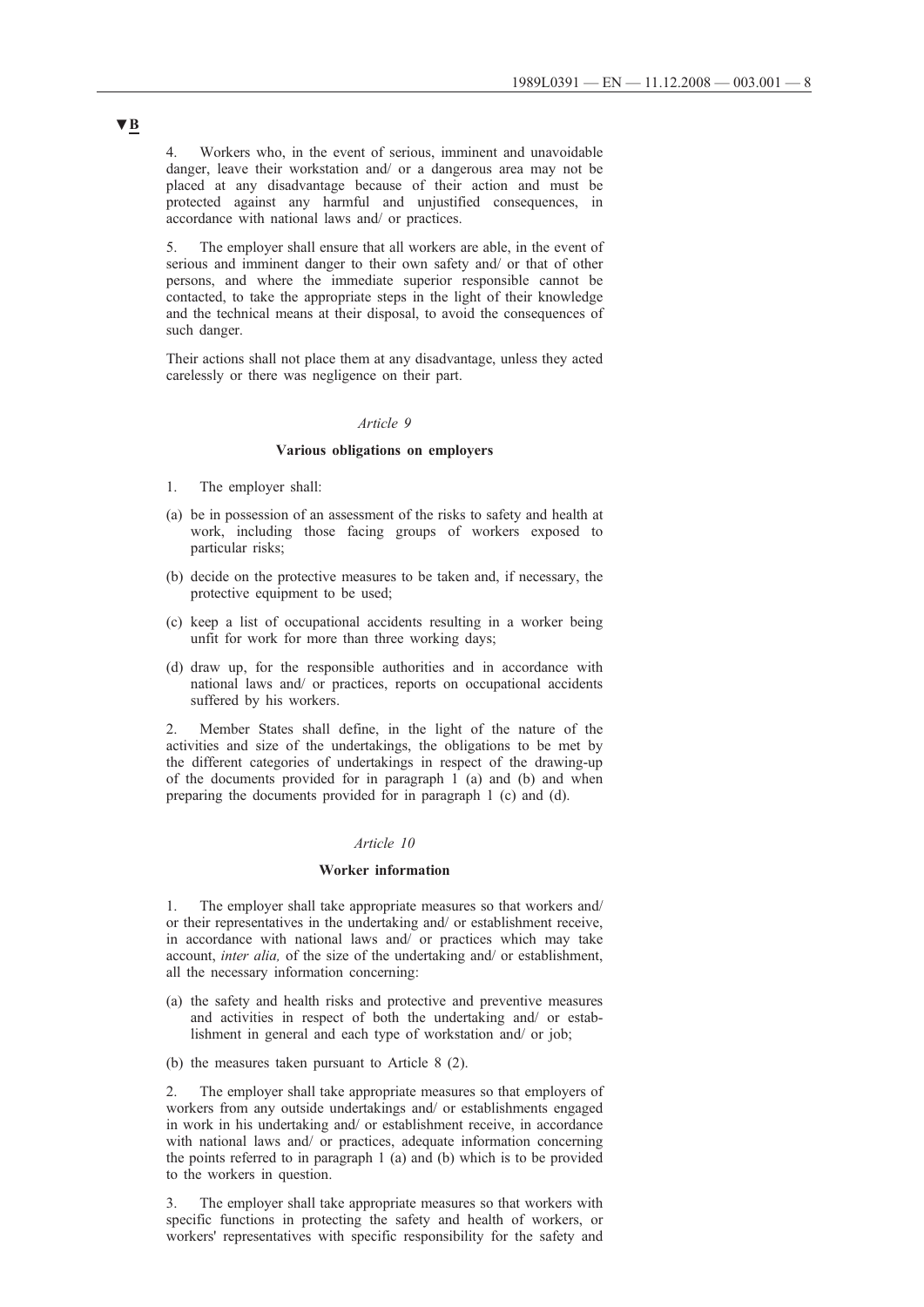health of workers shall have access, to carry out their functions and in accordance with national laws and/ or practices, to:

- (a) the risk assessment and protective measures referred to in Article 9 (1) (a) and (b);
- (b) the list and reports referred to in Article  $9(1)(c)$  and  $(d)$ ;
- (c) the information yielded by protective and preventive measures, inspection agencies and bodies responsible for safety and health.

#### *Article 11*

#### **Consultation and participation of workers**

Employers shall consult workers and/ or their representatives and allow them to take part in discussions on all questions relating to safety and health at work.

This presupposes:

- the consultation of workers,
- the right of workers and/ or their representatives to make proposals,
- balanced participation in accordance with national laws and/ or practices.

2. Workers or workers' representatives with specific responsibility for the safety and health of workers shall take part in a balanced way, in accordance with national laws and/ or practices, or shall be consulted in advance and in good time by the employer with regard to:

- (a) any measure which may substantially affect safety and health;
- (b) the designation of workers referred to in Articles 7 (1) and 8 (2) and the activities referred to in Article 7 (1);
- (c) the information referred to in Articles 9 (1) and 10;
- (d) the enlistment, where appropriate, of the competent services or persons outside the undertaking and/ or establishment, as referred to in Article  $7(3)$ ;
- (e) the planning and organization of the training referred to in Article 12.

3. Workers' representatives with specific responsibility for the safety and health of workers shall have the right to ask the employer to take appropriate measures and to submit proposals to him to that end to mitigate hazards for workers and/ or to remove sources of danger.

4. The workers referred to in paragraph 2 and the workers' representatives referred to in paragraphs 2 and 3 may not be placed at a disadvantage because of their respective activities referred to in paragraphs 2 and 3.

5. Employers must allow workers' representatives with specific responsibility for the safety and health of workers adequate time off work, without loss of pay, and provide them with the necessary means to enable such representatives to exercise their rights and functions deriving from this Directive.

6. Workers and/ or their representatives are entitled to appeal, in accordance with national law and/ or practice, to the authority responsible for safety and health protection at work if they consider that the measures taken and the means employed by the employer are inadequate for the purposes of ensuring safety and health at work.

Workers' representatives must be given the opportunity to submit their observations during inspection visits by the competent authority.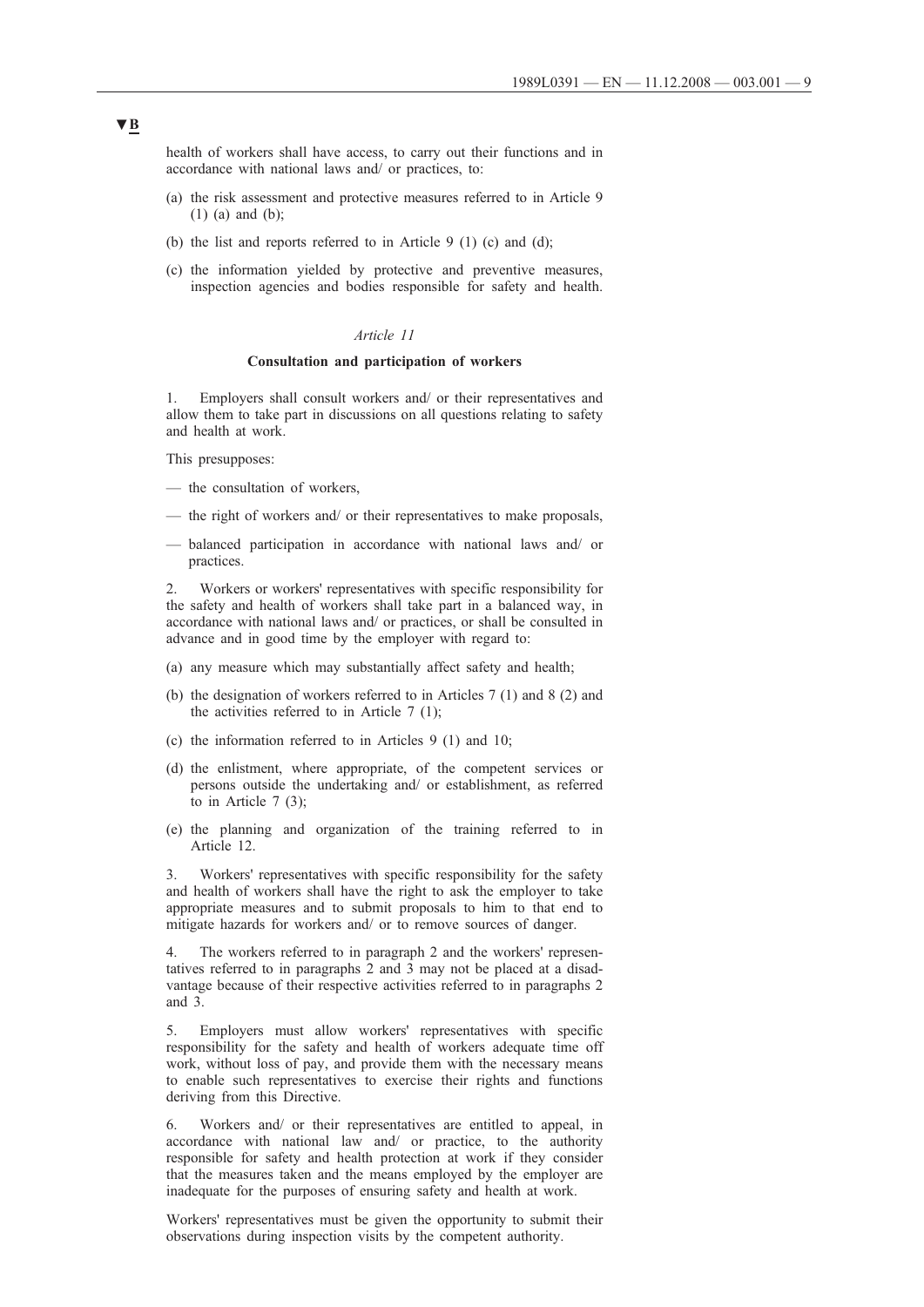### *Article 12*

## **Training of workers**

1. The employer shall ensure that each worker receives adequate safety and health training, in particular in the form of information and instructions specific to his workstation or job:

- on recruitment,
- in the event of a transfer or a change of job,
- in the event of the introduction of new work equipment or a change in equipment,
- in the event of the introduction of any new technology.

The training shall be:

- adapted to take account of new or changed risks, and
- repeated periodically if necessary.

2. The employer shall ensure that workers from outside undertakings and/ or establishments engaged in work in his undertaking and/ or establishment have in fact received appropriate instructions regarding health and safety risks during their activities in his undertaking and/ or establishment.

3. Workers' representatives with a specific role in protecting the safety and health of workers shall be entitled to appropriate training.

4. The training referred to in paragraphs 1 and 3 may not be at the workers' expense or at that of the workers' representatives.

The training referred to in paragraph 1 must take place during working hours.

The training referred to in paragraph 3 must take place during working hours or in accordance with national practice either within or outside the undertaking and/ or the establishment.

#### SECTION III

#### **WORKERS' OBLIGATIONS**

## *Article 13*

1. It shall be the responsibility of each worker to take care as far as possible of his own safety and health and that of other persons affected by his **►C1** acts or omissions ◄ at work in accordance with his training and the instructions given by his employer.

2. To this end, workers must in particular, in accordance with their training and the instructions given by their employer:

- (a) make correct use of machinery, apparatus, tools, dangerous substances, transport equipment and other means of production;
- (b) make correct use of the personal protective equipment supplied to them and, after use, return it to its proper place;
- (c) refrain from disconnecting, changing or removing arbitrarily safety devices fitted, e.g. to machinery, apparatus, tools, plant and buildings, and use such safety devices correctly;
- (d) immediately inform the employer and/ or the workers with specific responsibility for the safety and health of workers of any work situation they have reasonable grounds for considering represents a serious and immediate danger to safety and health and of any shortcomings in the protection arrangements;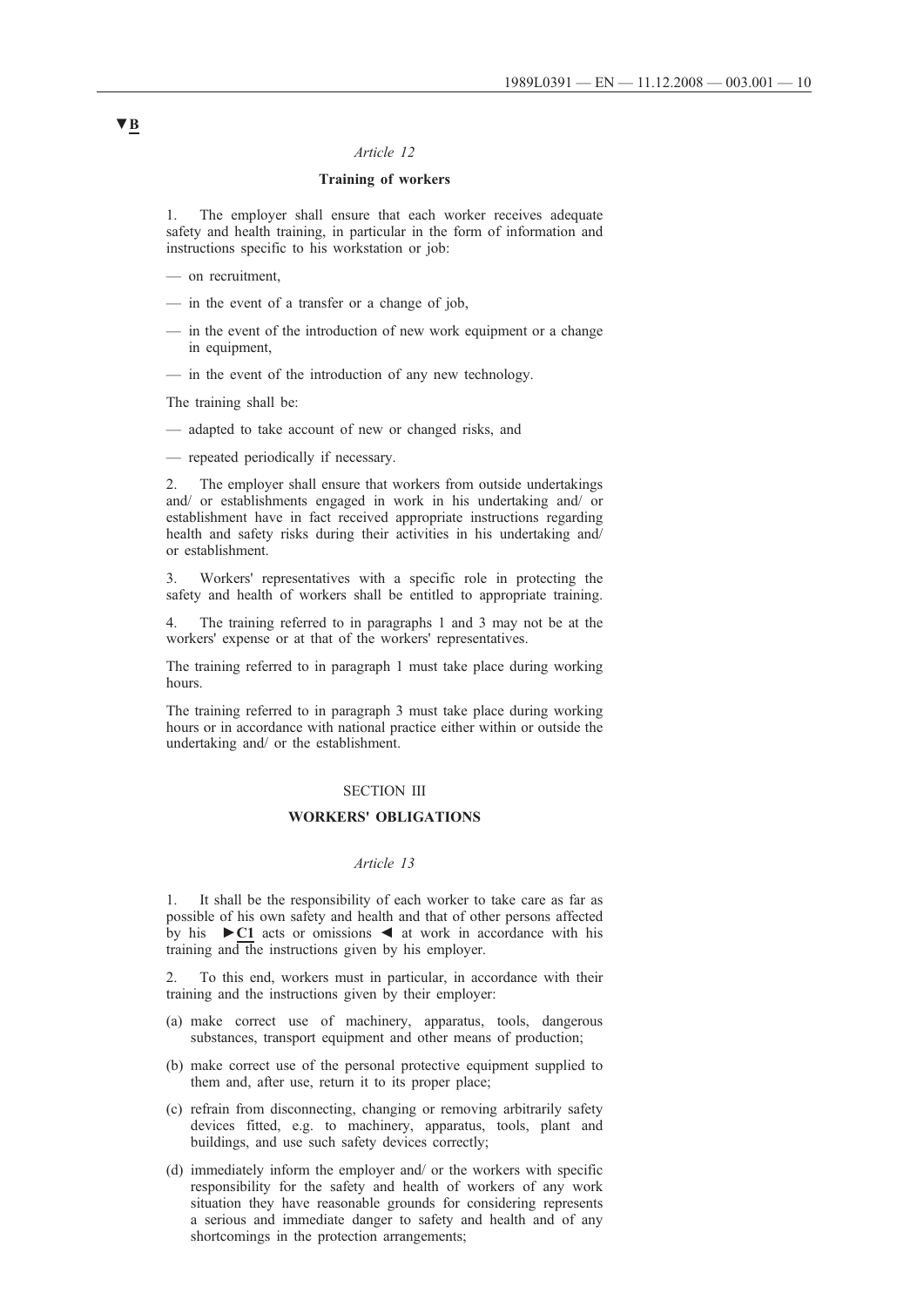- (e) cooperate, in accordance with national practice, with the employer and/ or workers with specific responsibility for the safety and health of workers, for as long as may be necessary to enable any tasks or requirements imposed by the competent authority to protect the safety and health of workers at work to be carried out;
- (f) cooperate, in accordance with national practice, with the employer and/ or workers with specific responsibility for the safety and health of workers, for as long as may be necessary to enable the employer to ensure that the working environment and working conditions are safe and pose no risk to safety and health within their field of activity.

#### SECTION IV

## **MISCELLANEOUS PROVISIONS**

### *Article 14*

#### **Health surveillance**

1. To ensure that workers receive health surveillance appropriate to the health and safety risks they incur at work, measures shall be introduced in accordance with national law and/ or practices.

2. The measures referred to in paragraph 1 shall be such that each worker, if he so wishes, may receive health surveillance at regular intervals.

3. Health surveillance may be provided as part of a national health system.

#### *Article 15*

#### **Risk groups**

Particularly sensitive risk groups must be protected against the dangers which specifically affect them.

### *Article 16*

### **Individual Directives — Amendments —**

#### **General scope of this Directive**

1. The Council, acting on a proposal from the Commission based on Article 118a of the Treaty, shall adopt individual Directives, *inter alia,* in the areas listed in the Annex.

2. This Directive and, without prejudice to the procedure referred to in Article 17 concerning technical adjustments, the individual Directives may be amended in accordance with the procedure provided for in Article 118a of the Treaty.

3. The provisions of this Directive shall apply in full to all the areas covered by the individual Directives, without prejudice to more stringent and/ or specific provisions contained in these individual **Directives**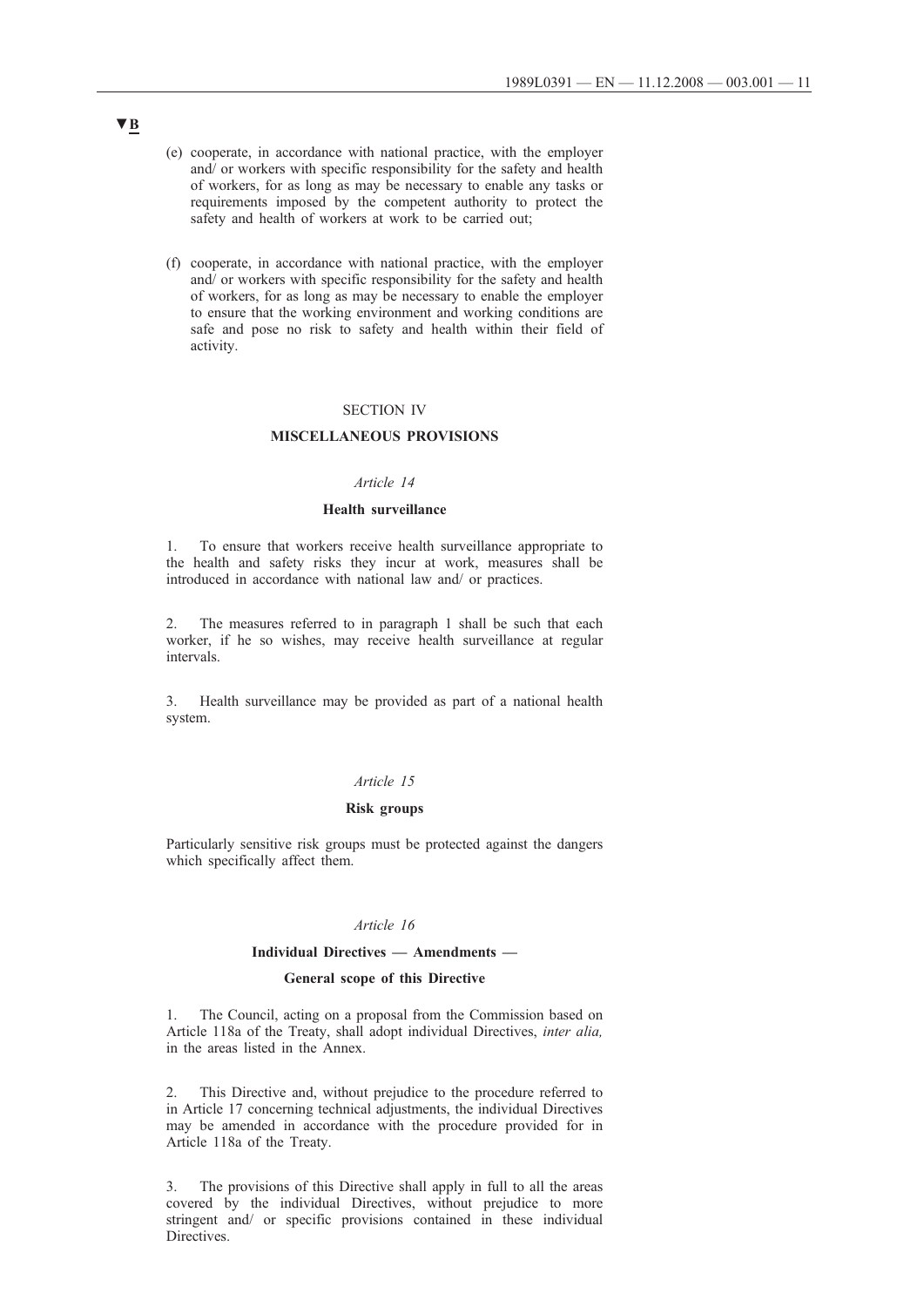#### *Article 17*

#### **Committee procedure**

1. The Commission shall be assisted by a committee to make purely technical adjustments to the individual directives provided for in Article 16(1) in order to take account of:

- (a) the adoption of directives in the field of technical harmonisation and standardisation;
- (b) technical progress, changes in international regulations or specifications and new findings.

Those measures, designed to amend non-essential elements of the individual directives, shall be adopted in accordance with the regulatory procedure with scrutiny referred to in paragraph 2. On imperative grounds of urgency, the Commission may have recourse to the urgency procedure referred to in paragraph 3.

2. Where reference is made to this paragraph, Article 5a(1) to (4) and Article 7 of Decision 1999/468/EC shall apply, having regard to the provisions of Article 8 thereof.

3. Where reference is made to this paragraph, Article 5a(1), (2), (4) and (6) and Article 7 of Decision 1999/468/EC shall apply, having regard to the provisions of Article 8 thereof.

#### *Article 17a*

#### **Implementation reports**

1. Every five years, the Member States shall submit a single report to the Commission on the practical implementation of this Directive and individual Directives within the meaning of Article 16(1), indicating the points of view of the social partners. The report shall assess the various points related to the practical implementation of the different Directives and, where appropriate and available, provide data disaggregated by gender.

2. The structure of the report, together with a questionnaire specifying its content, shall be defined by the Commission, in cooperation with the Advisory Committee on Safety and Health at Work.

The report shall include a general part on the provisions of this Directive relating to the common principles and points applicable to all of the Directives referred to in paragraph 1.

To complement the general part, specific chapters shall deal with implementation of the particular aspects of each Directive, including specific indicators, where available.

The Commission shall submit the structure of the report, together with the above-mentioned questionnaire specifying its content, to the Member States at least six months before the end of the period covered by the report. The report shall be transmitted to the Commission within 12 months of the end of the five-year period that it covers.

4. Using these reports as a basis, the Commission shall evaluate the implementation of the Directives concerned in terms of their relevance, of research and of new scientific knowledge in the various fields in question. It shall, within 36 months of the end of the five-year period, inform the European Parliament, the Council, the European Economic and Social Committee and the Advisory Committee on Safety and Health at Work of the results of this evaluation and, if necessary, of any initiatives to improve the operation of the regulatory framework.

5. The first report shall cover the period 2007 to 2012.

## **▼M3**

**▼M2**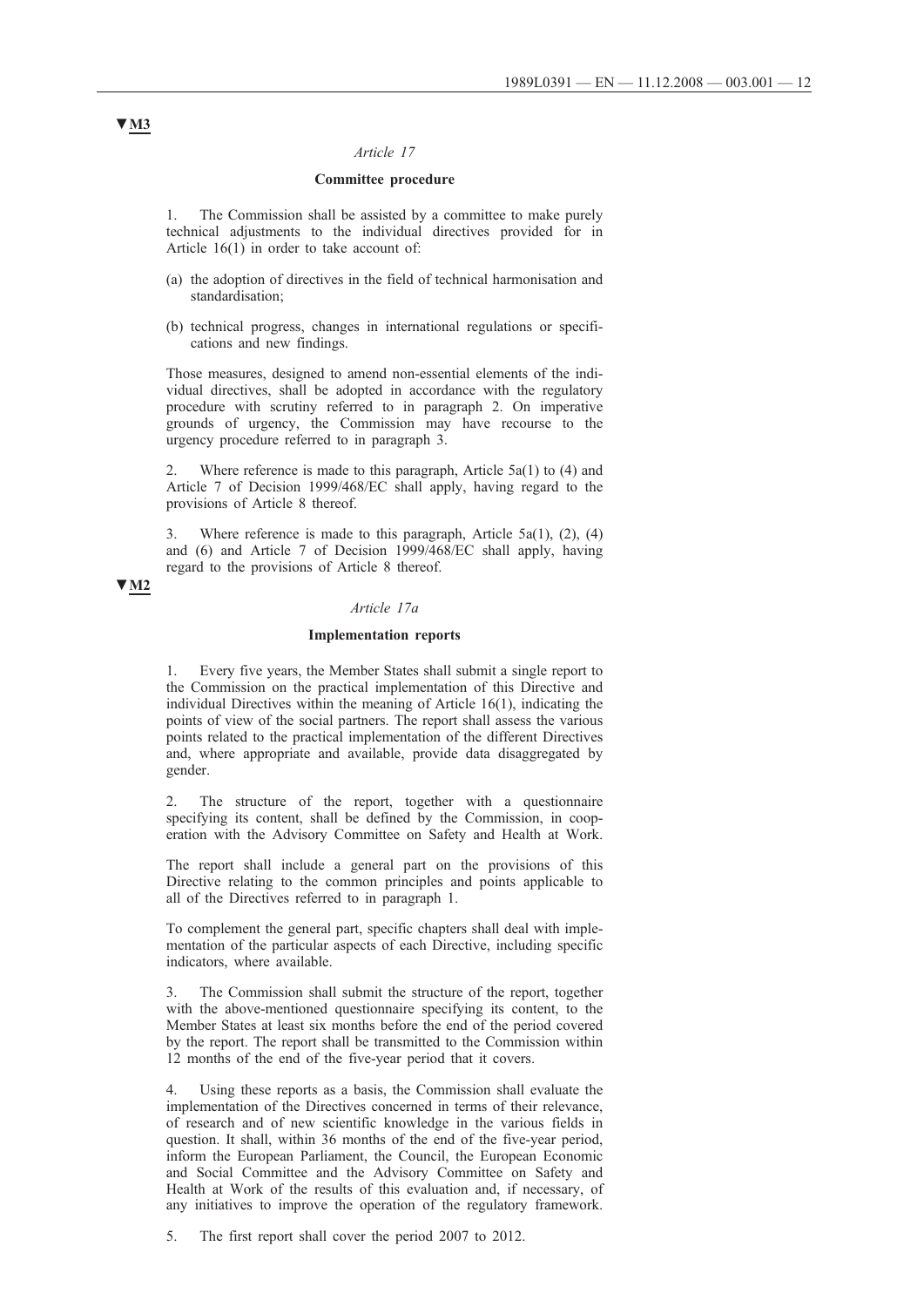## *Article 18*

## **Final provisions**

1. Member States shall bring into force the laws, regulations and administrative provisions necessary to comply with this Directive by 31 December 1992.

They shall forthwith inform the Commission thereof.

2. Member States shall communicate to the Commission the texts of the provisions of national law which they have already adopted or adopt in the field covered by this Directive.

#### **▼M2** \_\_\_\_\_\_\_\_\_\_

## **▼B**

#### *Article 19*

This Directive is addressed to the Member States.